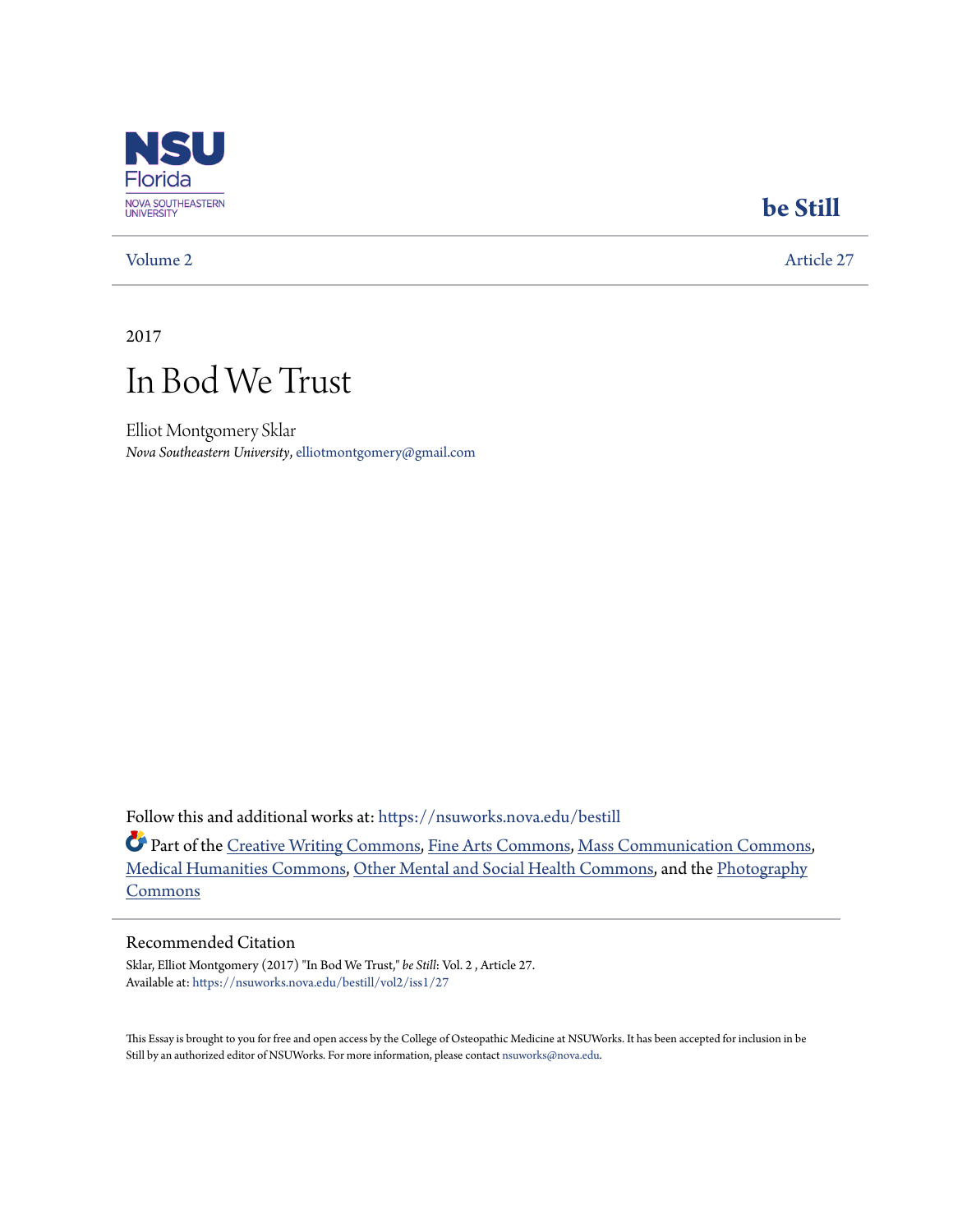**In August of 2004, I moved from my native Montreal to South Beach. I was fortunate to have had the opportunity to attend graduate school on scholarship anywhere within the State of Florida, but I had selected South Beach to be my home. I wanted to live as a dispassionate observer and study the "***real***" South Beach Diet. My struggle with my own weight runs as far back as my memory of childhood. I grew from an overweight child into an obese young man without a concept of self-worth; my only concept of worth was the worthlessness I'd felt about my size.** 

**Before relocating, I'd begun a journey of weight loss that marked my transformation into a thin person whose only concept of** *worth* **was my size. I felt drawn to a place whose concept of worth was just as** *thin* **to understand just how**  *heavy* **the subject of body weight and body image are to men's health –** *my* **health.**

**Two decade ago "***No pecs. No sex.***" appeared on a billboard advertising David Barton's gym in New York City, and on the walls of the Crunch gym on South Beach: "***In Bod We Trust."* **I have long held the assertion that advertising and marketing professionals sometimes best understand human psychology and how to motivate behavior.** 

**As a society we have this phenomenal preoccupation with control which carries to our bodies. It was no mistake that products emerged in the 1970s and '80s toward the masculine ideal of having abs or "***buns of steel."* **Then companies like Proctor & Gamble, makers of Secret deodorant, had developed special "feminine" products to aid women in the pursuit of a "***hard***" body -** *strong enough for a man, made for a woman***. We're also told that you are what you eat, but when are you simply -who you are? It's all so confusing!** 

# **IN BOD WE TRUST**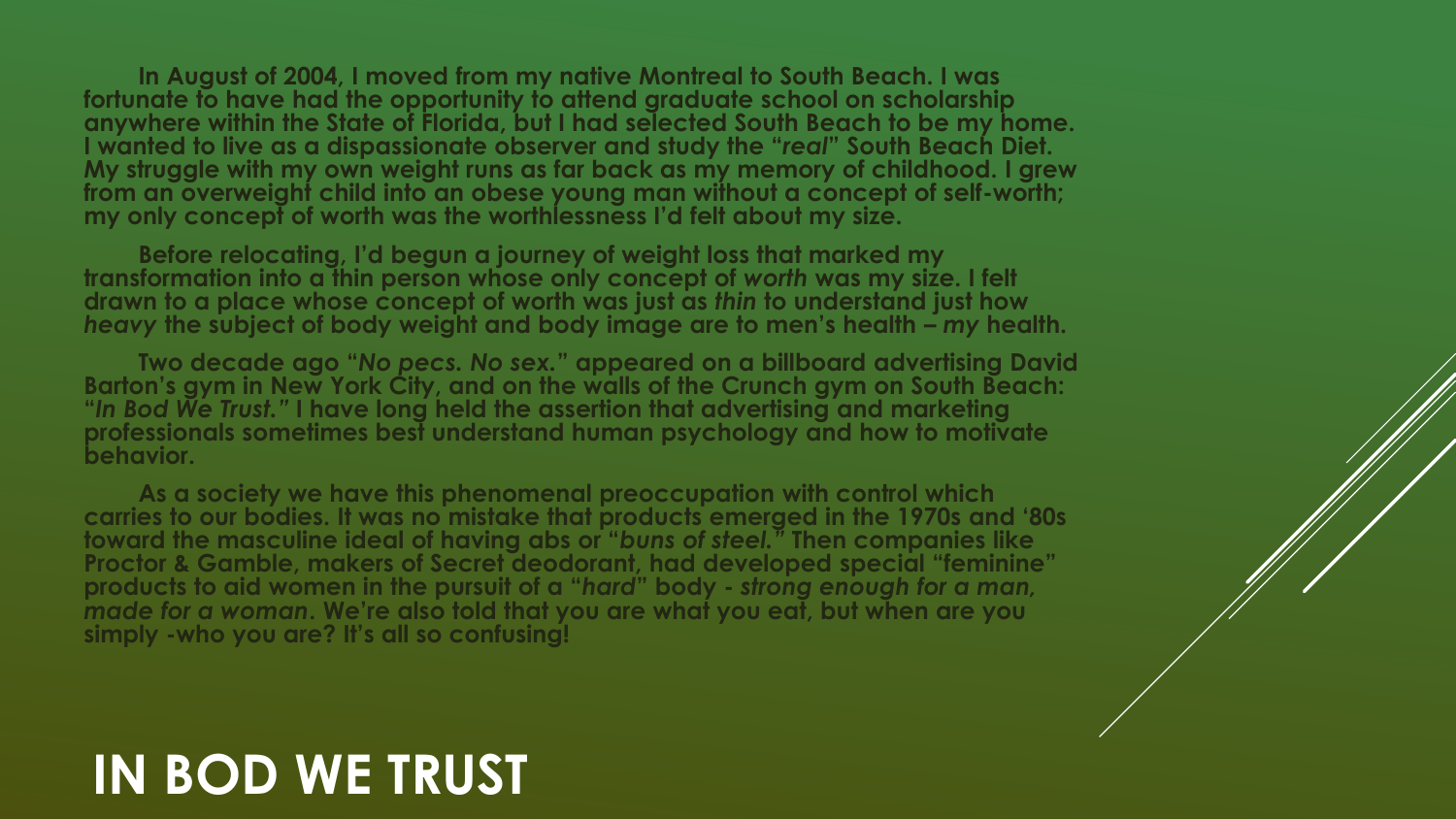**Fashion is a major contributor to this internalization of body controls; a hard body is one that dictates power. Over the past decade, men's body image concerns have gained the attention of many researchers in the field of psychology. Research shows that men on college campuses are reporting greater levels of body dissatisfaction. Fitness magazines cunningly sandwich content between advertisements for male enhancement products and sexual innuendo; it is not hard to read between the lines. The problem with so much of this research is that in practice, men are not usually inclined to seek treatment for these concerns - going to the gym** *is* **the treatment of choice.** 

**It is often suggested that the goal of advertising is to create a sense of deficiency within its audience, resulting in efforts and acquisitions aimed at fulfillment. Shame, guilt and fear are all emotions that are used to elicit a response in much of mainstream advertising. The** *Dove Campaign for Real Beauty* **launched in 2004, by Unilever, targeted only women in an attempt to embrace the natural physical variation embodied by all women and inspire them to have the confidence to be comfortable with themselves. The campaign generated the least amount of revenue for Unilever than any other campaign before it; if you make people feel good, they don't need to buy something to feel better.**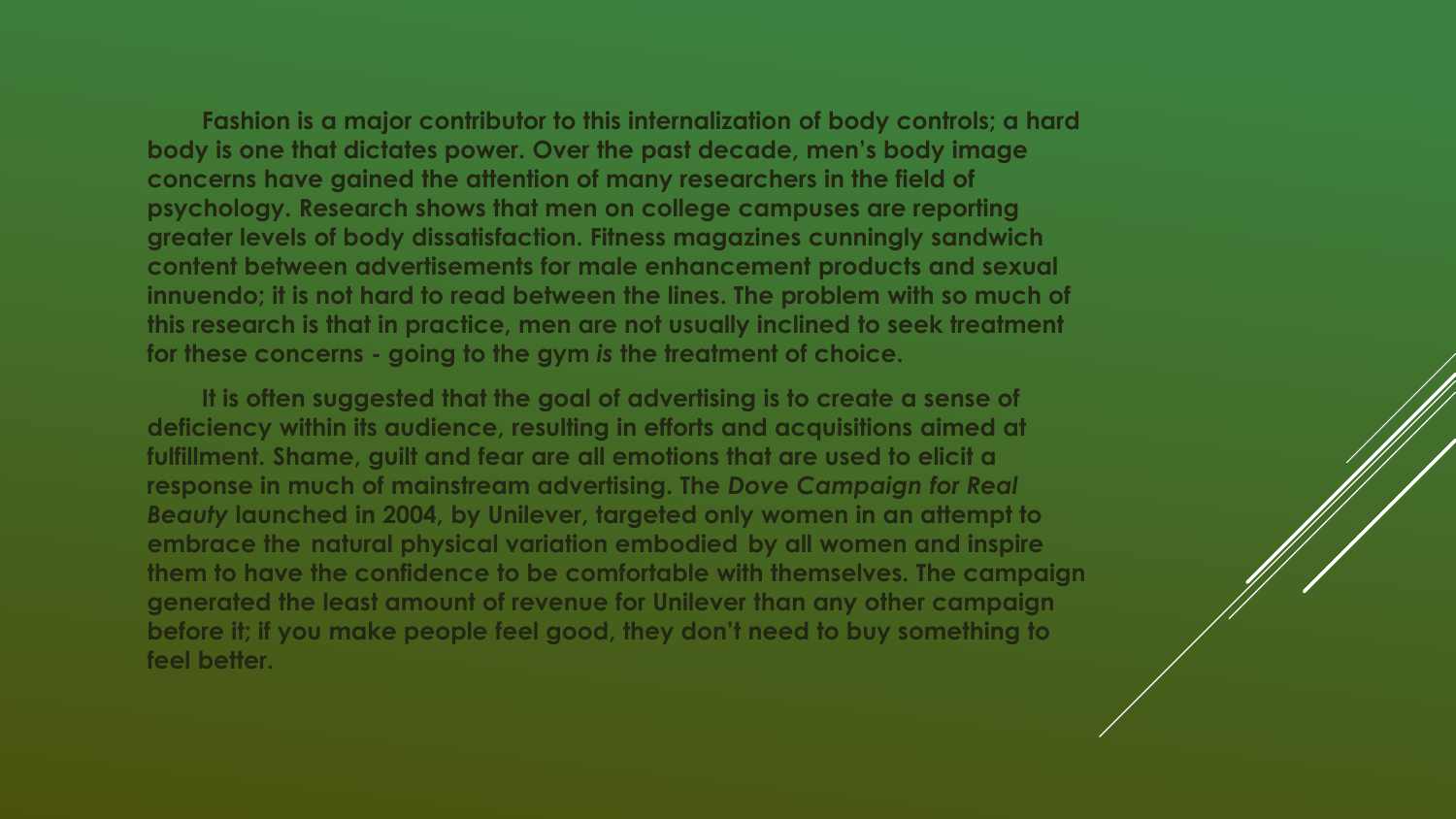**Feminist theorists have long supported the concept that traditionally maledriven industries including media, advertising, cosmetics, etc. have conspired to promote widespread dissatisfaction of women's bodies. It is common and expected that women be unhappy with their bodies; this feeling has been termed "***normative discontent***". The concept of normative discontent has been referenced a great deal within women, however, the extent to which body dissatisfaction and its correlates of body image concerns and eating disorders among men is quite similar. As is the case for women, men's body dissatisfaction has been linked to health consequences including excessive exercise, eating pathology, steroid use, depression and low self-esteem. Some research suggests that men and women's body image concerns are more similar than one might believe.** 

**As cultural tastes evolve, that which is normative – or normally occurring – falls less and less in favor as compared to what can be improved upon through products and procedures available in the marketplace. While body hair on men was once perceived as a sign of masculinity and virility, there has been a clear shift in the use of hairless, bare-chested men in advertising. A 2008 study found that on average men wanted to be thinner, more muscular, have a fuller head of hair and less hair on their bodies. It is not a small subset of narcissistic men who experience dissatisfaction, but rather a substantial proportion - over 50 percent. Additionally, these men who were dissatisfied by their weight, natural muscularity, height, and body hair also demonstrated lower overall self-esteem related to appearance.**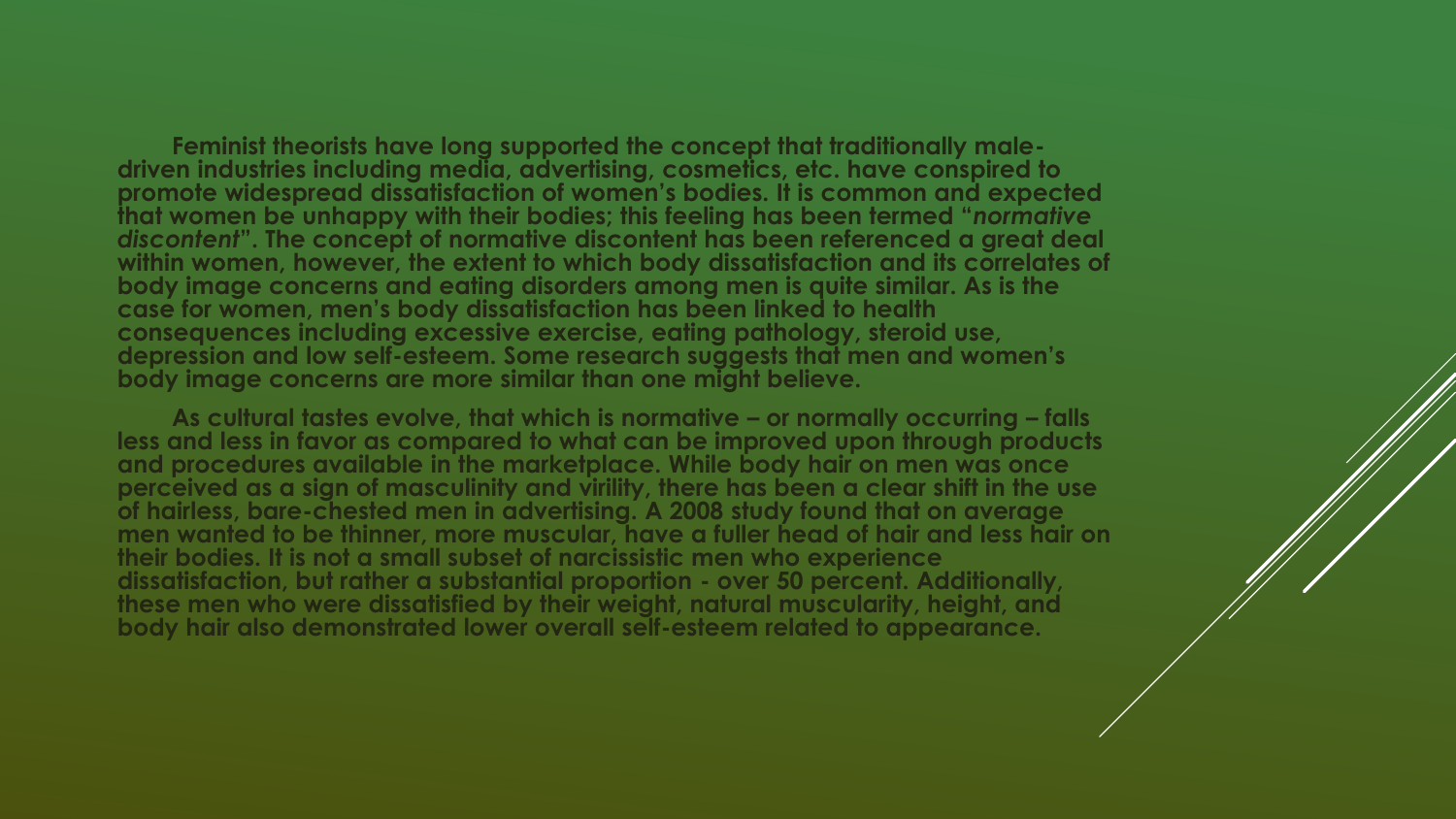**The field of men's health is exploring issues related to body weight, body image and self-concept but is slow to uncover these dynamics which are rapidly becoming critical in our society. Perhaps the transgender movement that is becoming a part of the mainstream is challenging more than policy and social acceptance. Gender roles are in the spotlight, as are our bodies. In 1972, Charles Aznavour wrote what would become one of his most famous** *songs – "***What makes a man a man?"** *44 years later, I present Laith De La Cruz, the 26-year old model featured in the next photograph.*

**I still live on South Beach, heavier in weight, but firmly grounded.** 

# **ELLIOT MONTGOMERY SKLAR, AUTHOR**